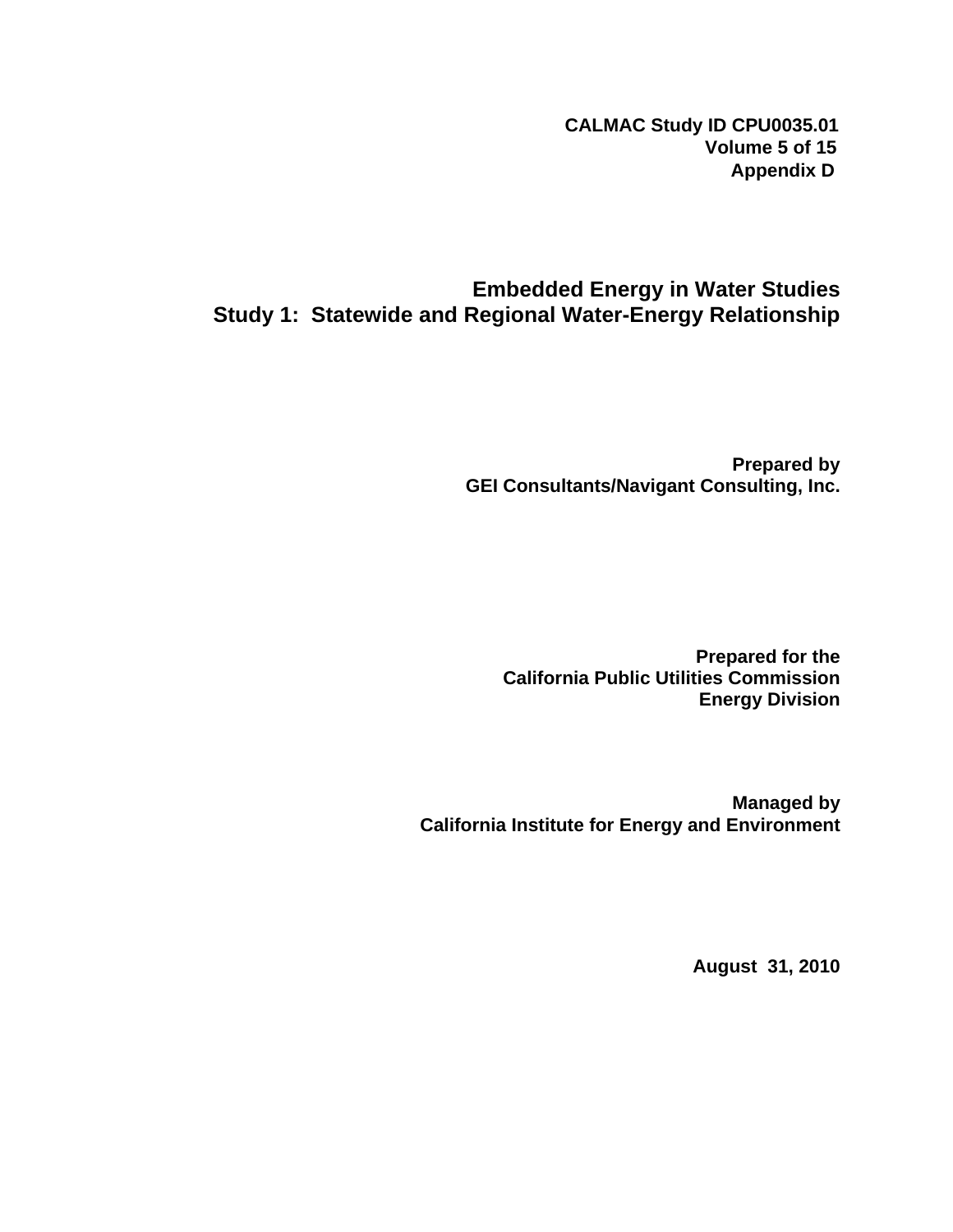The model developed by the Study Team relies on user input, historic data, and documented future demand projections to estimate future water supply and energy use. This section will describe the operation of the model and the algorithms used to obtain the final results. Illustrative diagrams are used to convey the relationships in the model as well as model operation. A key to these diagrams is contained in Table 1.

| <b>Symbol</b>        | <b>Description</b>                                                                                                                                                                                                                                                                                                                                  |  |
|----------------------|-----------------------------------------------------------------------------------------------------------------------------------------------------------------------------------------------------------------------------------------------------------------------------------------------------------------------------------------------------|--|
| <b>User Input</b>    | Inputs are obtained from users. These inputs pertain<br>to future demand scenarios, policies affecting<br>demand, and policies affecting supply. The model<br>does contain default user inputs.                                                                                                                                                     |  |
| Model<br>Input       | The model contains several inputs that cannot be<br>altered by users. For example the model steps<br>though five defined water year types as well as two<br>future years (2020, and 2030). The model also<br>contains current capacities for certain water<br>supplies and their energy intensities. All energy<br>data are stored as model inputs. |  |
| Model<br>Calculation | The model performs numerous calculations given<br>the user inputs and model inputs. These are<br>intermediate calculations to help arrive at the<br>outputs.                                                                                                                                                                                        |  |
| <b>Model Output</b>  | The model outputs total water supplied by each<br>supply type as well as the energy consumption<br>associated with each supply.                                                                                                                                                                                                                     |  |

|  |  |  |  | Table 1: Key to Model Diagrams |
|--|--|--|--|--------------------------------|
|--|--|--|--|--------------------------------|

The model operates at the hydrologic region level. Future demand is projected in each of the 10 hydrologic regions and then the associated supply to meet that demand is calculated. The general operation of the model is depicted in Figure 1.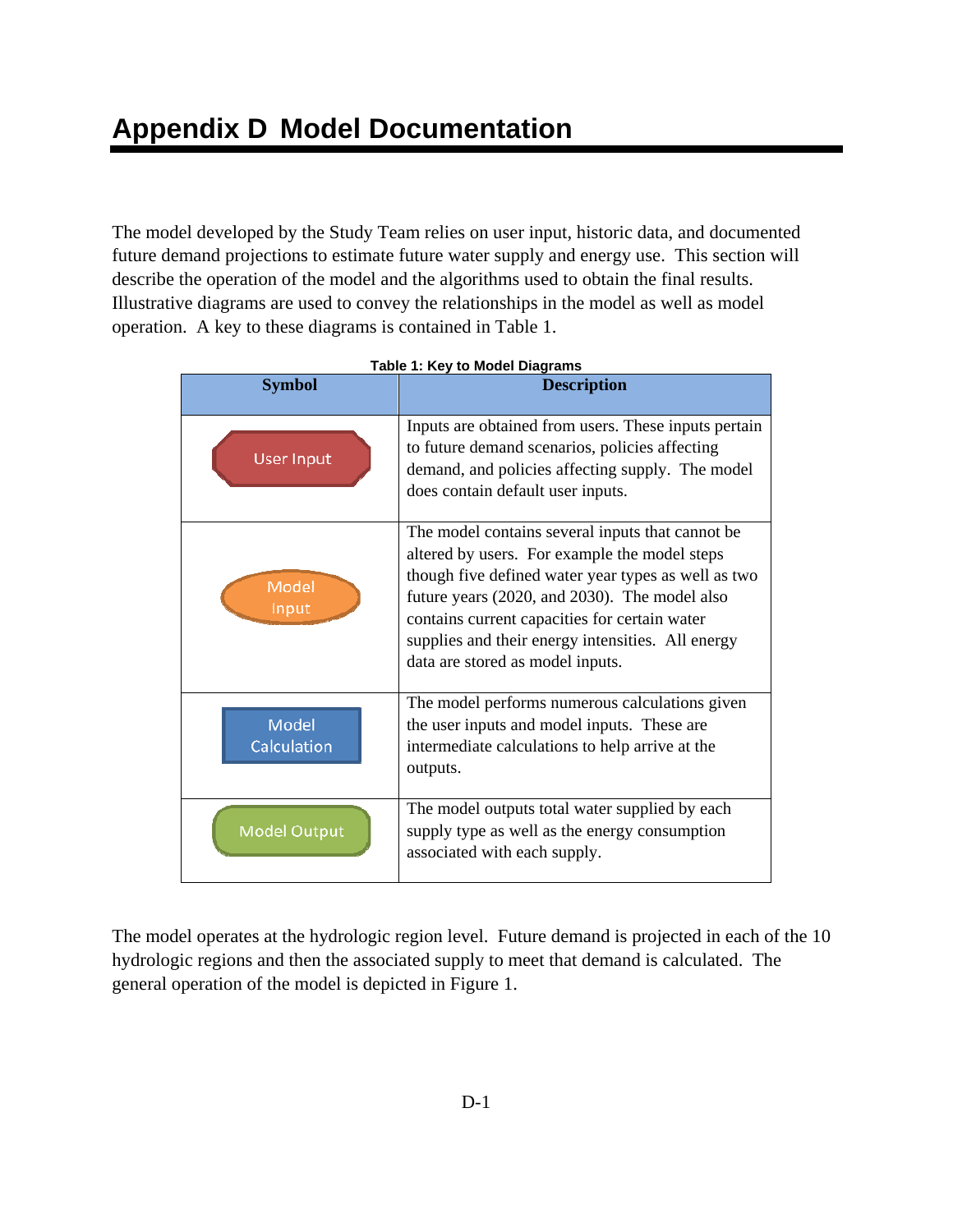

**Figure 1: General Model Structure** 

User inputs are first fed to the model. They determine the future demand, adjust wholesaler supply, and set the limits for balancing supply. Once future demand and wholesaler supply are determined, the balancing supply is calculated as the remaining demand not met by wholesale supply. The balancing supply includes all supply sources that are not wholesale water supplies included in this study: local surface water, groundwater, recycled water, seawater desalination, and brackish water desalination. The model divides the total balancing supply into the different components. The combination of balancing supply and wholesaler supply provide the total supply distribution by region. Energy use by supply type is calculated using the calculated supplies and energy data collected by the Study Team. Total energy calculated is the physical energy consumption within a hydrologic region regardless of the ultimate destination of the water that is moved by the energy consuming facilities. All calculations (demand, supply, and energy use) are initially obtained on an annual basis and then spread to a monthly basis.

Each major processing and calculation routine of the model is described below: Future Demand, Wholesale and Imported Supply, Balancing Supply, and Energy Use.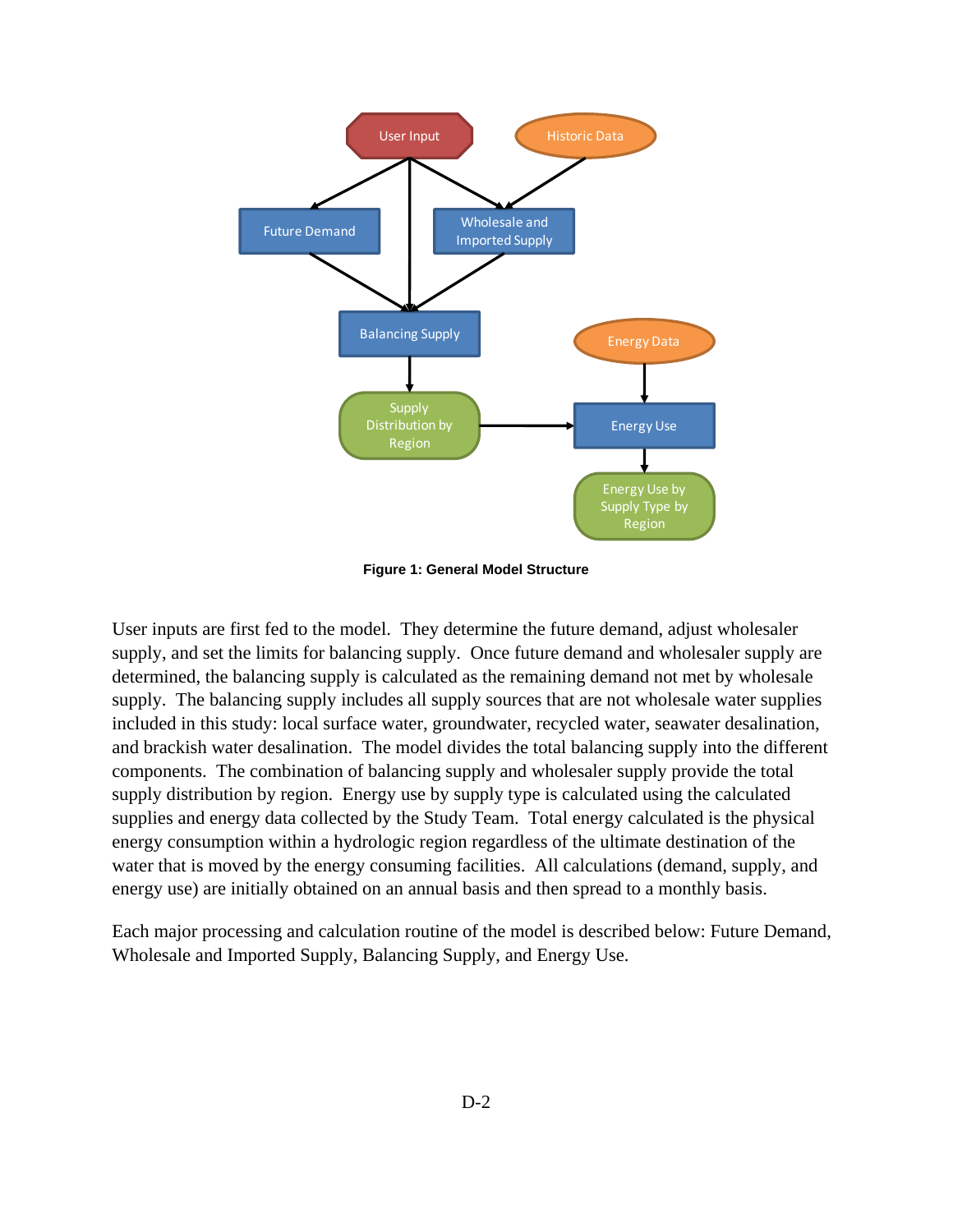### **D.1 Future Demand**



The structure of the demand calculations is illustrated in Figure 2.

**Figure 2: Demand Calculations** 

The user may choose from a drop-down list one of three future demand scenarios: Baseline, Low Demand, and High Demand. This will change the set of data used for future demand projections, sourced by DWR. See Demand Inputs for documentation. Agricultural demand varies by year type following historic trends of water use during various year types, with the Above Normal year being the baseline. The variation determined by the Study Team is quantified in Table 2(see Appendix F for details):

| <b>Agricultural demand variance</b> |      |  |
|-------------------------------------|------|--|
| Wet                                 | 80%  |  |
| Above Normal                        | 100% |  |
| <b>Below Normal</b>                 | 105% |  |
| Dry                                 | 105% |  |
| Critical                            |      |  |

The user will also have the option to further investigate the implications of future water policies by inputting individual percentage changes in demand for each hydrological region for 2020 and 2030. The controllable urban demand sectors are Large Landscape, Commercial, Industrial, Residential – Interior, and Residential – Exterior. The controllable agricultural sector is Applied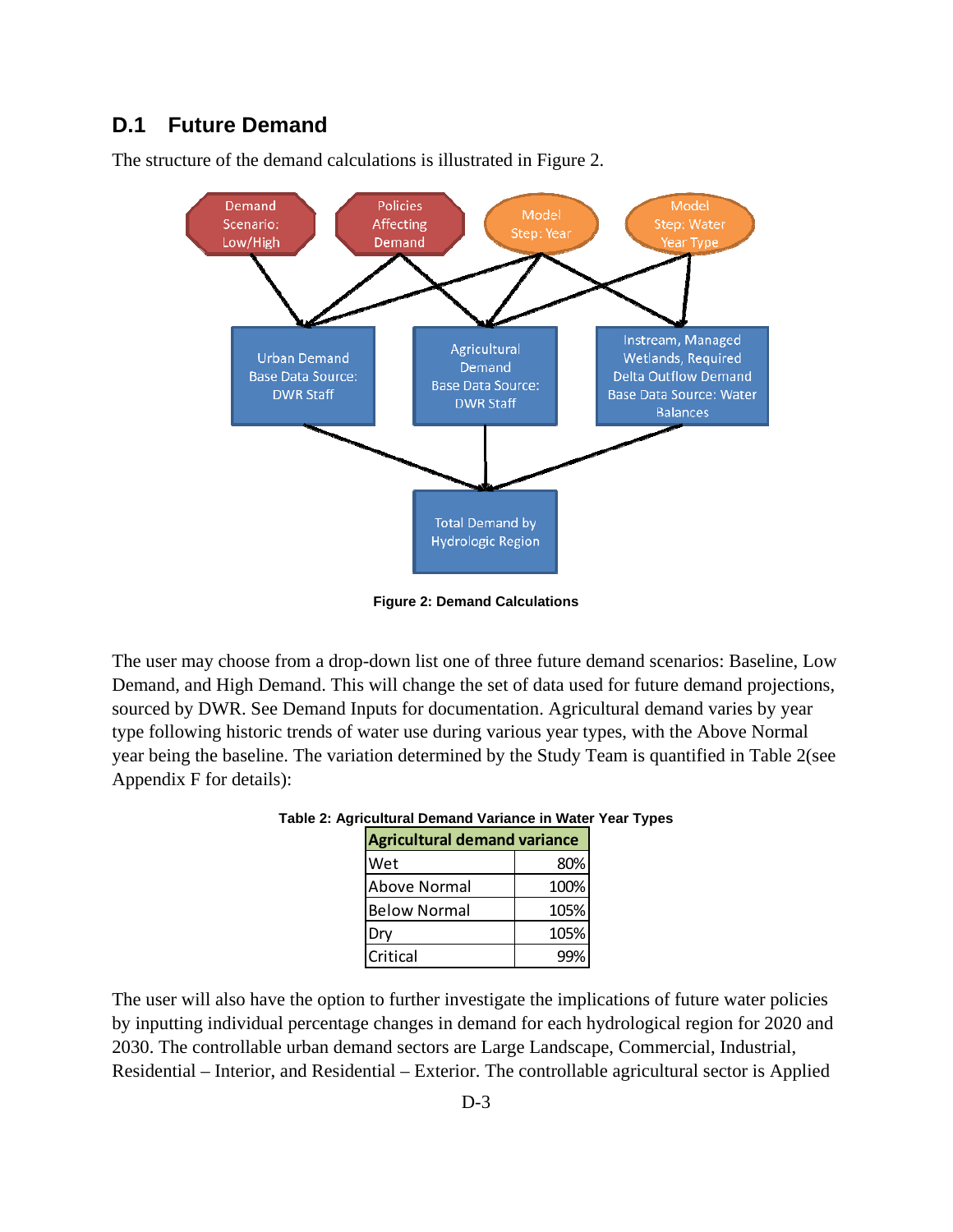Water – Crop Production. These percentage changes update the future demand projections from DWR.

The user may input absolute changes in water supply available from new construction of Recycled Water, Seawater Desalination, Brackish Desalination, and Surface Storage facilities. The new construction will add to the supply mix in the future scenarios, and the user's edits alter historical supply by region, according to the water balances.

#### **D.2 Wholesale and Imported Supply**

The structure of the wholesale and imported supply calculations is illustrated in Figure 3.



**Figure 3: Wholesaler and Imported Supply Calculations** 

The model assumes current infrastructure and capacity limits will remain the same in the future; thus, the general approach to estimating future water supply use is to reference historic data (there are a few exceptions). Annual deliveries made by each wholesaler vary in each hydrologic year. The model uses historic data from one of five representative year types to forecast future energy use by a given wholesaler in that water year type. For example, future energy use for a dry year is equivalent to the historic energy consumption by the wholesaler in 2002, a representative dry year. This general approach will be referred to as the "Historic Data Approach" for the remainder of this section. The source for the historic data reference by this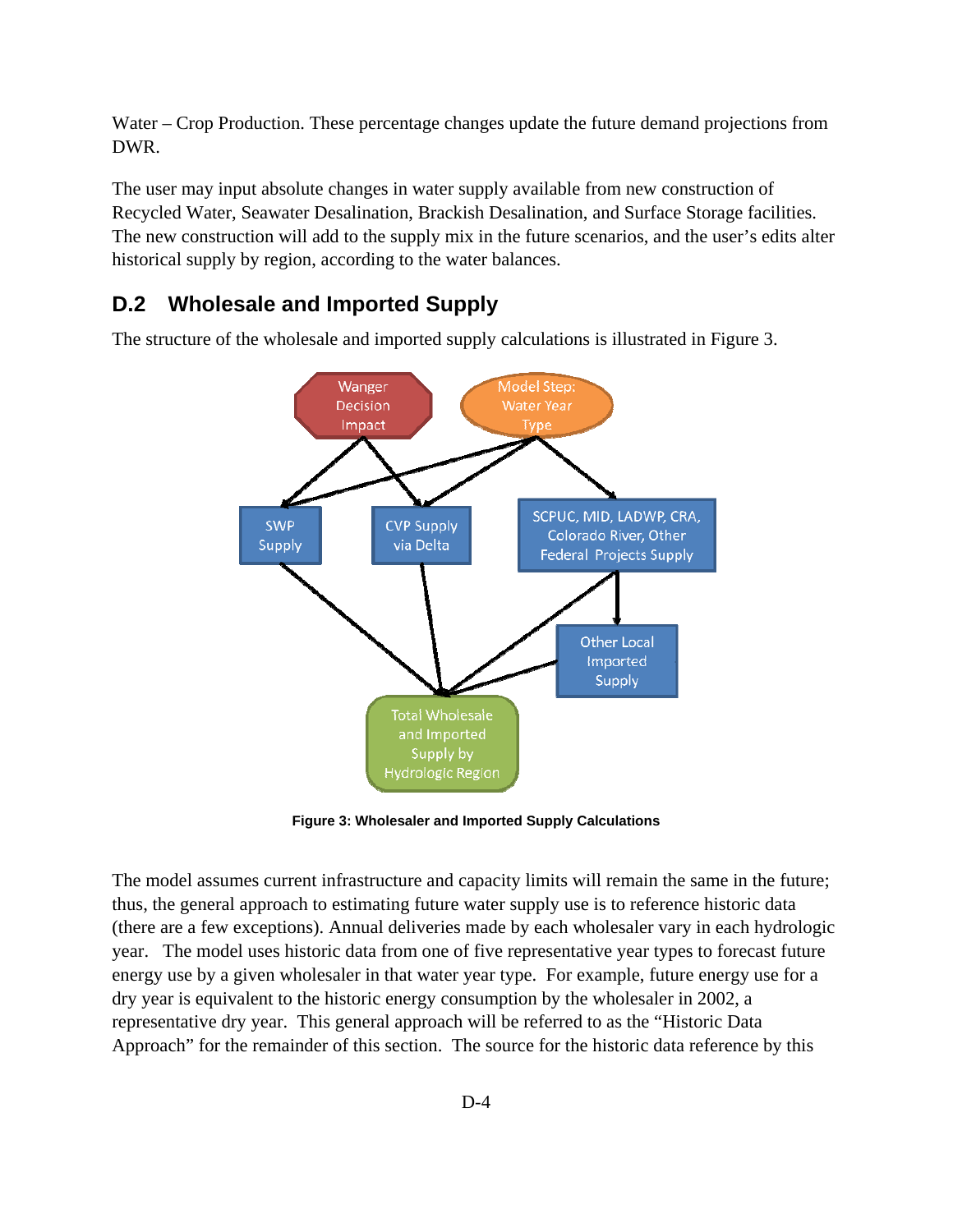approach varies for each wholesaler. Additional variations on this approach were required for different wholesalers. Specifics for each wholesaler are described below.

One exception to this approach is the method for accounting current and future restrictions in water withdrawals made from the Bay Delta. Users can input future reductions (or increases) in the amount or water that is allowed to be withdrawn from the Bay Delta. Users input a percent change (positive for reductions and negative for increases) for both 2020 and 2030. These restrictions are applied to the historic data of the wholesalers they affect.

Another exception is the way the model handles the Colorado River Aqueduct. The Quantification Settlement Agreement in 2003 had the effect of reducing deliveries via the aqueduct. Most of the historic data available to the study team was prior to this agreement. The Study Team thus references typical projected deliveries provided to the Study Team by MWD staff (see Appendix  $C - CRA$  section for details). User input determines the amount of imports MWD receives via the CRA in future years; users can specify Low, Average, or High deliveries.

#### *D.2.1 State Water Project Supply*

As explained in Chapter 4, the Study Team relies on the Regional Water Balances for information on historic deliveries made by the State Water Project. The SWP's operations are affected by the Wanger Decision, restricting water withdrawals from the Bay Delta. As historic data is based on operations prior to the restrictions, it must be adjusted. First the Historic Data Approach is used to reference the appropriate data from the Water Balances. Then, the model takes the user input for restrictions in Bay Delta withdrawals and applies it to all deliveries by the SWP reducing them by the input percentage specified. This can be done because the SWP pro-rates reductions in supply to all its contractors equally. The result is to reduce the total deliveries by the SWP to each hydrologic region in the state.

#### *D.2.2 Central Valley Project Supply*

Similar to the State Water Project, Central Valley Project historic delivery data is obtained from the Regional Water Balances. Part of the CVP's operations are affected by the Wanger Decision, restricting water withdrawals from the Bay Delta. Only deliveries made along the Delta-Mendota and San Luis Canal are affected. Deliveries in all other canals operated by the CVP are not affected as they do not utilize the Bay Delta for conveyance; see the CVP Profile in Appendix C Agency Profiles for details. As historic data is based on operations prior to restriction, it must be adjusted. First the Historic Data Approach is used to reference the appropriate data. Then, the model takes the user input for restrictions in Bay Delta withdrawals and applies it to affected deliveries in the CVP reducing them by the input percentage specified. Most of the water delivered to CVP customers in the San Francisco Bay Region and San Joaquin River Region is conveyed via the delta; thus deliveries to these two regions are reduced. However deliveries to all other regions in California are assumed to remain unaffected by the decision.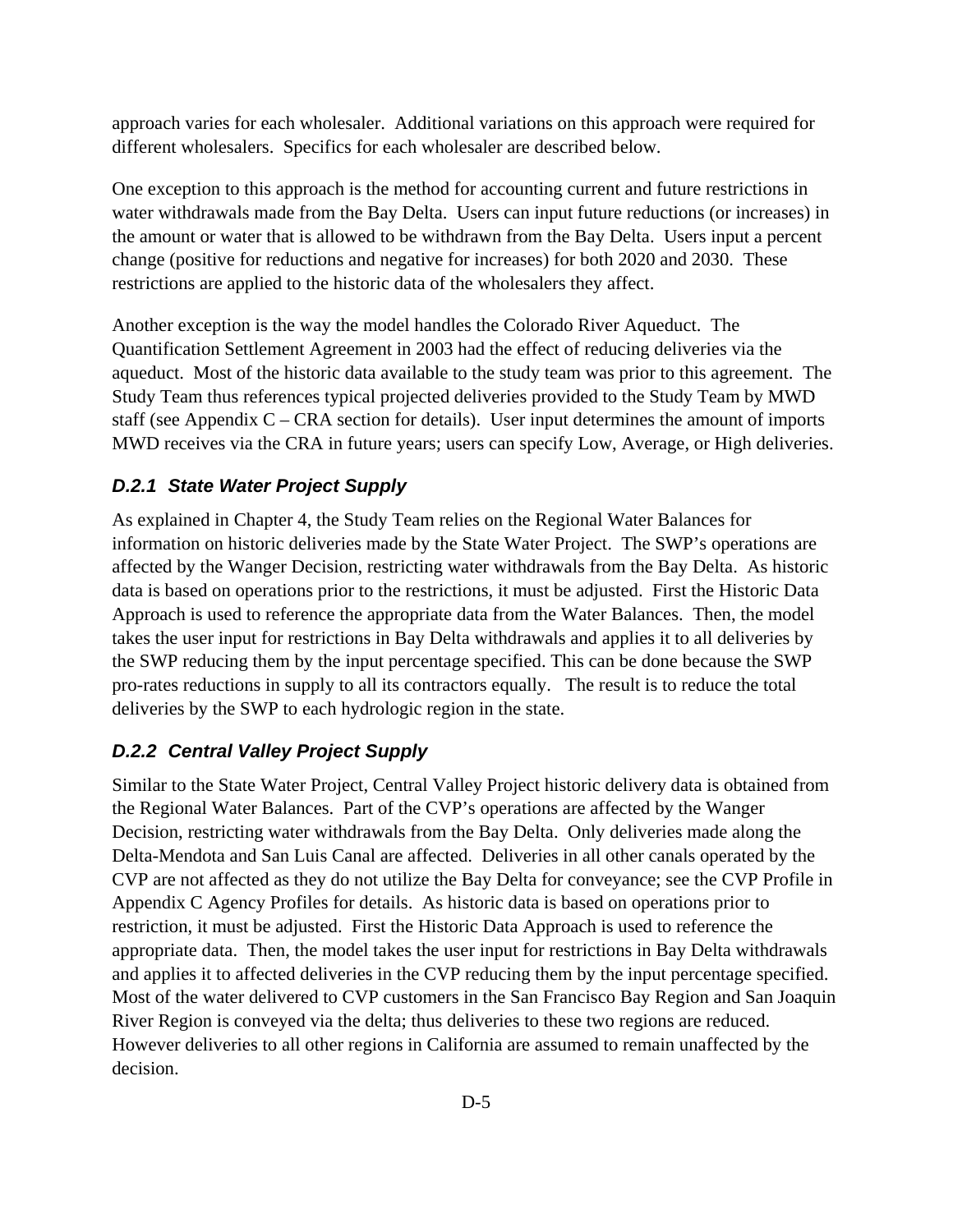#### *D.2.3 Colorado River Aqueduct*

Historic data does not reflect future deliveries made via the Colorado River Aqueduct due to the passing of the Quantification Settlement Agreement in 2003. Water deliveries via the CRA are determined by users who can specify Low, Average, or High deliveries. The input draws upon data developed by the Study Team based on discussions with MWD Staff (see Appendix C – CRA section for details). For the purposes of this model, deliveries are not dependant on California Water Year types

## *D.2.4 SFPUC*

Data on historic deliveries was collected from SFPUC. Data from the SFPUC was used because the water balances do not itemize deliveries by the SFPUC, it lumps it under "Local Imported Deliveries". The model uses the Historic Data Approach to reference the appropriate data from SFPUC.

## *D.2.5 LADWP*

Data on historic deliveries was collected from LADWP. Data from the LADWP was used because the water balances do not itemize deliveries by the LADWP, it lumps it under "Local Imported Deliveries". The model uses the Historic Data Approach to reference the appropriate data from LADWP.

## *D.2.6 SCVWD*

The model does not account for any supply available from SCVWD in its supply calculations. The model only tracks imports received via CVP for use in energy calculations, though the actual water is attributed to being supplied by CVP. Regional Water Balances were not used because they do not itemize deliveries by SCVWD.

#### *D.2.7 MWD*

The model does not account for any supply available from MWD in its supply calculations. The model only tracks imports received via SWP and CRA for use in energy calculations, though the actual water is attributed to being supplied by SWP and CRA. Regional Water Balances were not used because they do not itemize deliveries by MWD.

## *D.2.8 SDCWA*

The model does not account for any supply available from SDCWA in its supply calculations. The model only tracks imports received via MWD (from the SWP and CRA), though the actual water is attributed to being supplied by SWP and CRA. Regional Water Balances were not used because they do not itemize deliveries by SDCWA.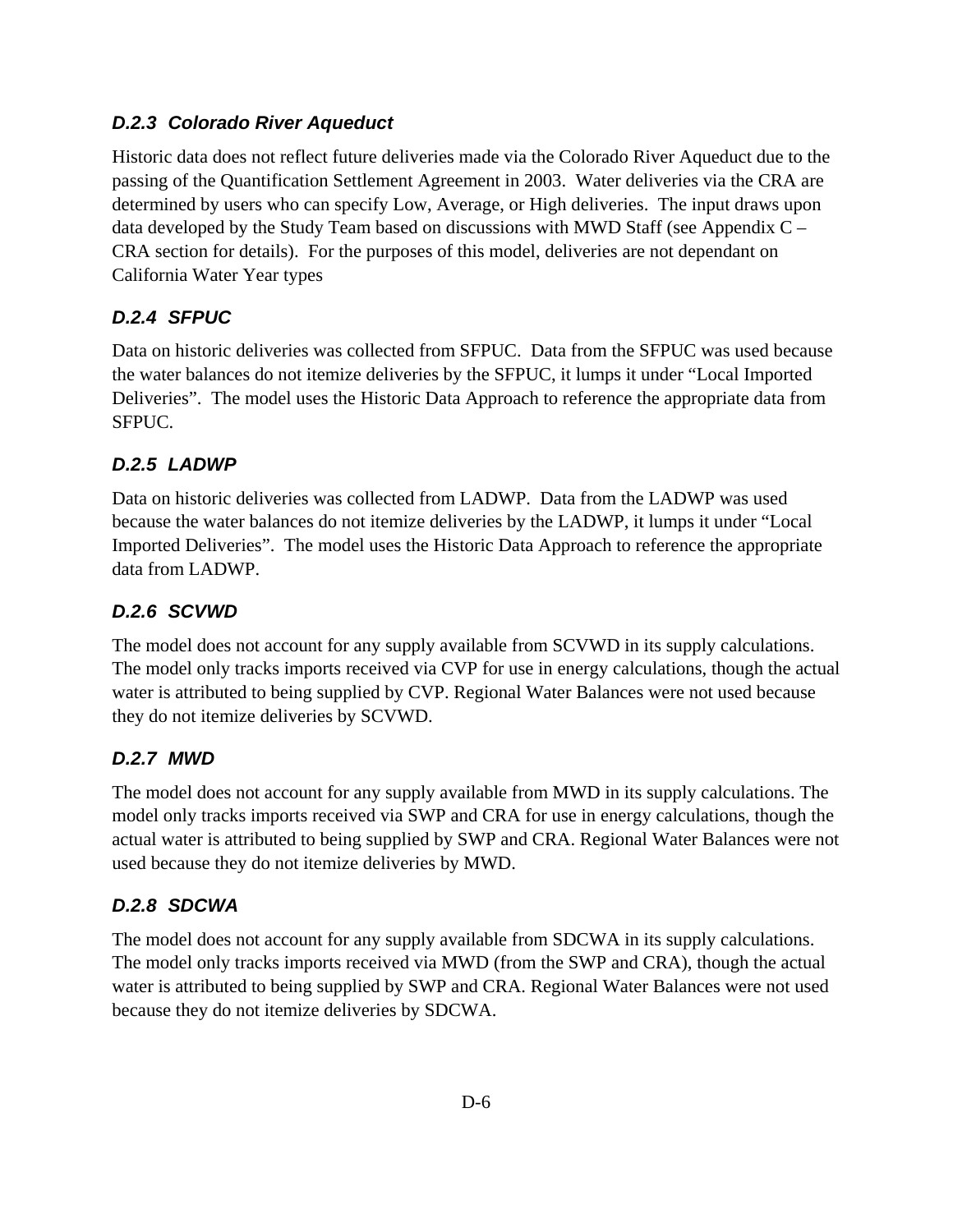### *D.2.9 MID*

Data on historic deliveries was collected from MID. Data from the MID was used because the water balances do not itemize deliveries by the MID, it lumps it under "Local Deliveries". The model uses the Historic Data Approach to reference the appropriate data from MID.

## *D.2.10 Other Federal Deliveries*

The model sources water supply from Other Federal Deliveries using the Historic Data Approach to reference data from Regional Water Balances.

#### *D.2.11 Local Imports*

The model sources water supply from Local Imports using the Historic Data Approach to reference data from Regional Water Balances. To avoid double counting, the model removes SFPUC from the SF region local imports and LADWP from the SC region local imports. This is done because SFPUC and LADWP are considered local imports lumped in the local import category in the regional water balances, yet they are also separately itemized in the model.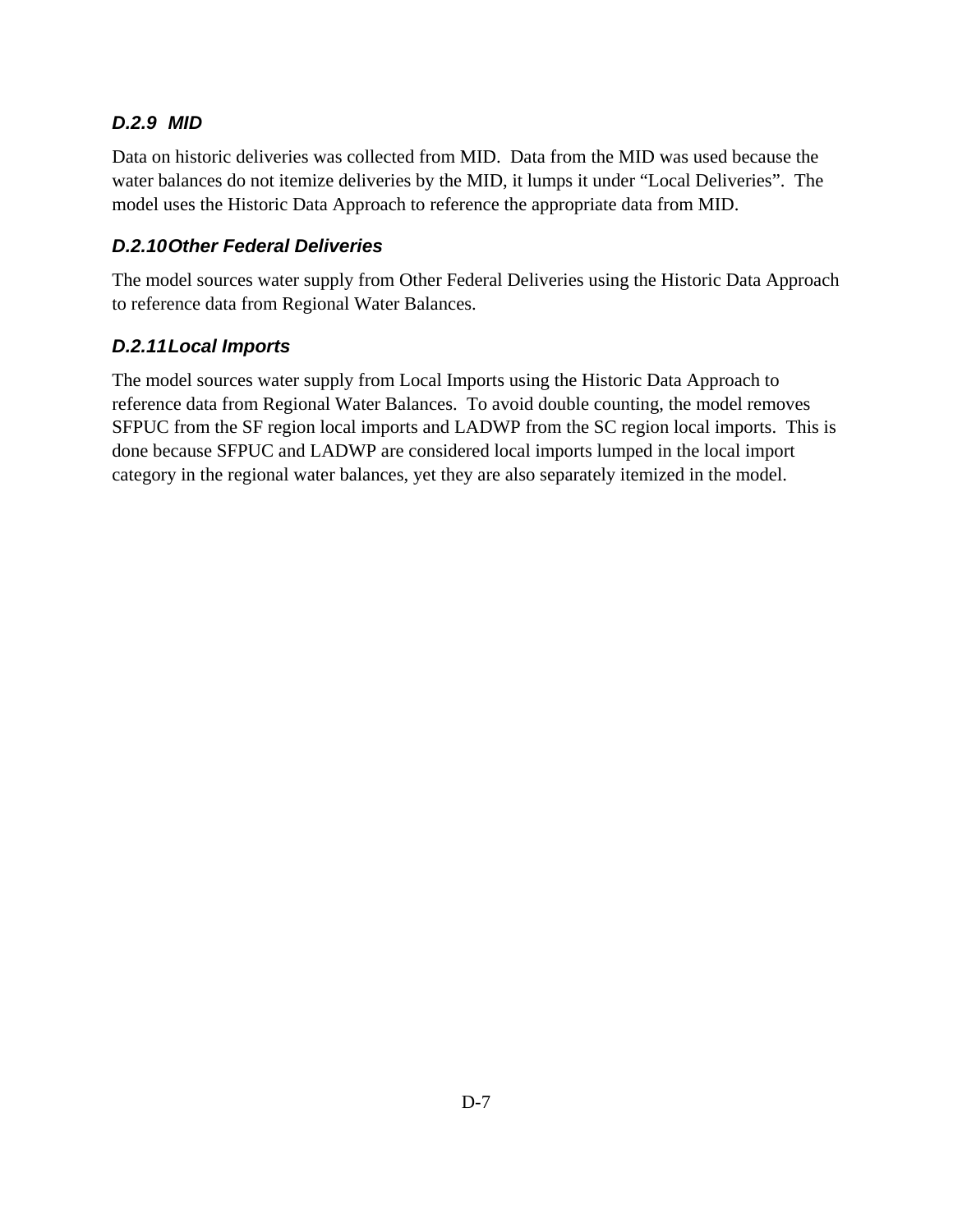## **D.3 Balancing Supply**

The structure of balancing supply calculations is illustrated in Figure 4. This general approach is followed for all regions with a few noted exceptions.

![](_page_8_Figure_2.jpeg)

**Figure 4: Balancing Supply Calculations** 

All future water demand must be accounted for by some form of supply. To make up for the difference between fixed historic deliveries and the future projected water demand, the model calculates a balancing supply for each region consisting of Local Deliveries, Groundwater, Recycled Water, Seawater Desalination and Brackish Desalination. Users effect this calculation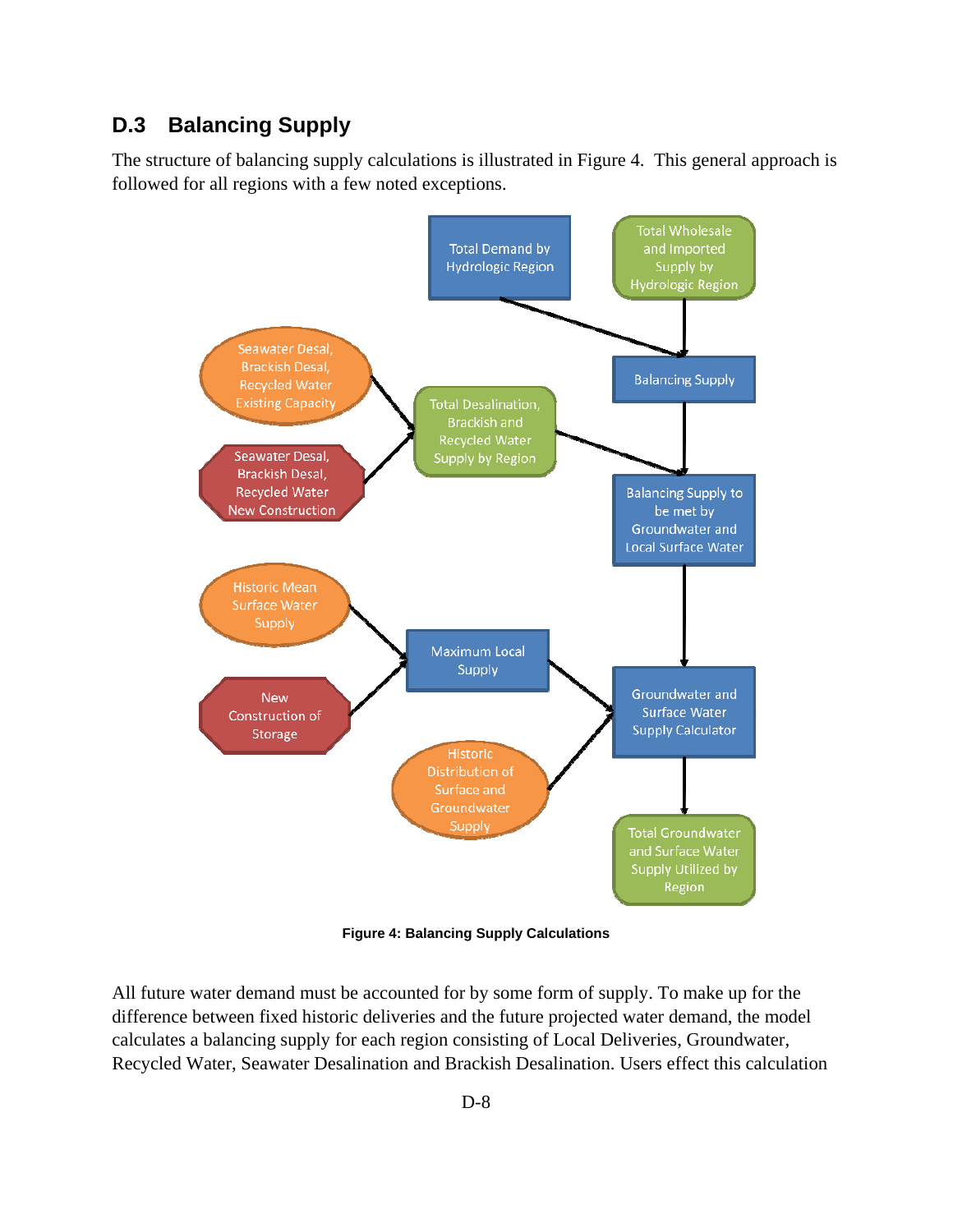in two ways. First, the future demand scenarios and demand policy changes both affect the demand that needs to be met in each region. Second, Bay Delta Flow restrictions, CRA flows, and addition of new Recycled, Storage, and Desalination facilities alter the supply mix that is calculated to meet demand. For example, if the user inputs a 100 TAF increase in Seawater Desalination in the South Coast in 2020, that will increase the amount of available supply from Seawater Desalination and decrease the amount of Local Deliveries and Groundwater needed to meet demand in that region.

Future demand in each region is calculated based on the Urban, Agricultural and Environmental projections provided by DWR and depends on the inputted scenario year of Low, High, or Baseline Demand. Environmental demand is modified to remove Wild and Scenic Applied Water because it is not a controllable source. Urban and Agricultural demand is modified by user inputted percentage policy reduction for 2020 and 2030.

Future Demand = Urban + Agricultural + (Environmental – Wild And Scenic)

The model then totals available surface water deliveries by the major wholesalers and other surface water supplies for each region to determine the amount of fixed supplies available. Subtracting this number from the future demand results in the supply needed to be met by alternate sources (balancing supply).

 $Fixed$  Supply = SWP + CVP + CRA + Other Federal Deliveries + Local Imported Deliveries + Colorado River + MWD + SDCWA  $+$  SCVWP  $+$  SFPUC  $+$  LADWP

Balancing Supply = Future Demand  $-$  Fixed Supply

Recycled Water, Seawater Desalination and Brackish Desalination take priority in the calculation when allocating resources to meet demand because those facilities are typically run constantly to make up for high capital costs. The new construction user inputs are added to historic supply for each region and this total is then subtracted from the amount of supply still needed to be met.

The remaining supply is to come from a combination of Groundwater and Local Deliveries. In the DWR Regional Water Balances, Groundwater tends to be the balancing supply. Local Deliveries consist of surface water used for urban, agricultural, instream, managed wetlands and managed delta outflow. The model contains an upper limit for the total local surface supply available in each region (see Appendix H). The user inputs for new construction of surface storage increases can increase this upper limit. This model prioritizes Local Deliveries and uses Groundwater to balance.

Local Deliveries + Groundwater  $=$  Balancing Supply – Recycled Water – Seawater Desalination ݊݅ݐ݈ܽ݅݊ܽݏ݁ܦ݄ ݏܽܿ݇݅ݎܤ െ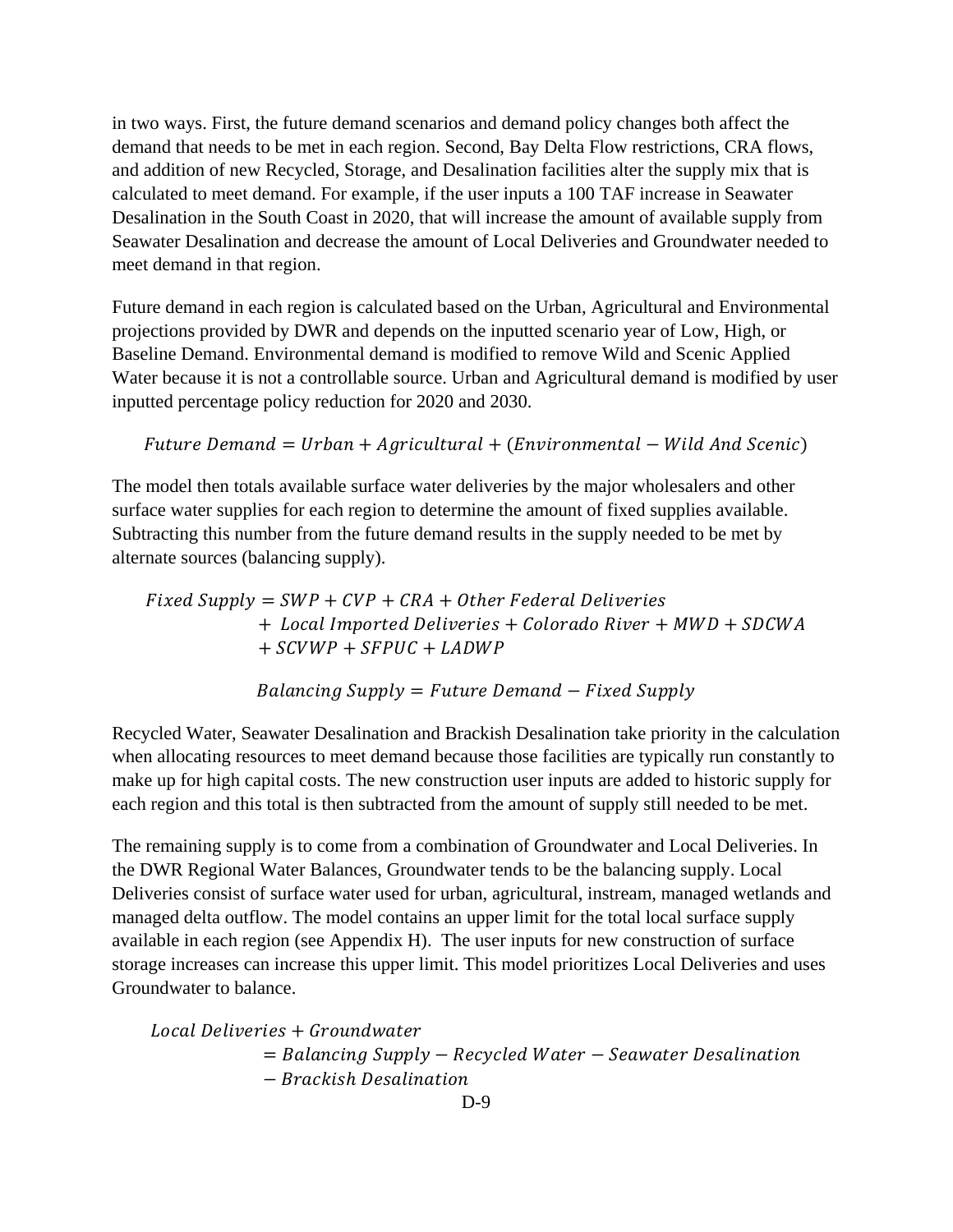To determine the amount of local deliveries and groundwater used in each region, the model references the historic ratio of these two supplies in each region (see Appendix H for details). The value for the remaining supply that must be met by either Local Deliveries or groundwater is multiplied by the historic ratio of Surface Water to Groundwater, if this value exceeds the Local Delivery Upper Limit, it is truncated at the limit. Once Local Deliveries are determined, the remaining supply comes from Groundwater.

Local Deliveries

= min {(Historic Local Deliveries + New Surf ace Storage), Historic Local Deliveries  $\frac{1}{N}$  (Historic Local Deliveries + Groundwater) \* (Historic Local Deliveries + New Surface Storage)

In the end, the model outputs the balancing supply in each HR with Recycled Water, Seawater Desalination, Brackish Desalination, Groundwater and Local Deliveries.

## *D.3.1 Exceptions and Special Case in Balancing Supply*

The study team made three exceptions to the general method above; these were made for the South Coast, San Francisco, and the Colorado River Region.

The South Coast sees extensive use of groundwater pumping to meet supply for many retail agencies. It is possible in some future scenarios for other supplies to be able to provide enough volume to theoretically groundwater pumping to near zero. However, due to the nature of the infrastructure and water delivery system in the South Coast, many agencies will still depend on groundwater when other supplies are abundant. For this reason the South Coast has a groundwater pumping minimum value that is set to 1 MAF, see (see Appendix H for details). A similar phenomenon may occur in the San Francisco Region as well. Groundwater is capped at a minimum of 37.6 TAF.

The majority of water used in the Colorado River Region comes from diversions from the Colorado River and is mostly used for irrigation purposes. When future agricultural demand decreases, it is possible that total demand in the region is less than historic diversions made from the Colorado River. When this is the case the model assumes historic levels of local surface water and groundwater and surface water continue to be drawn while diversions from the Colorado River are decreased.

# **D.4 Energy Use**

Energy consumption is calculated two ways in the model. The first is the Physical Energy Use and the Second is the Embedded Energy use. These terms were defined in Chapter 4.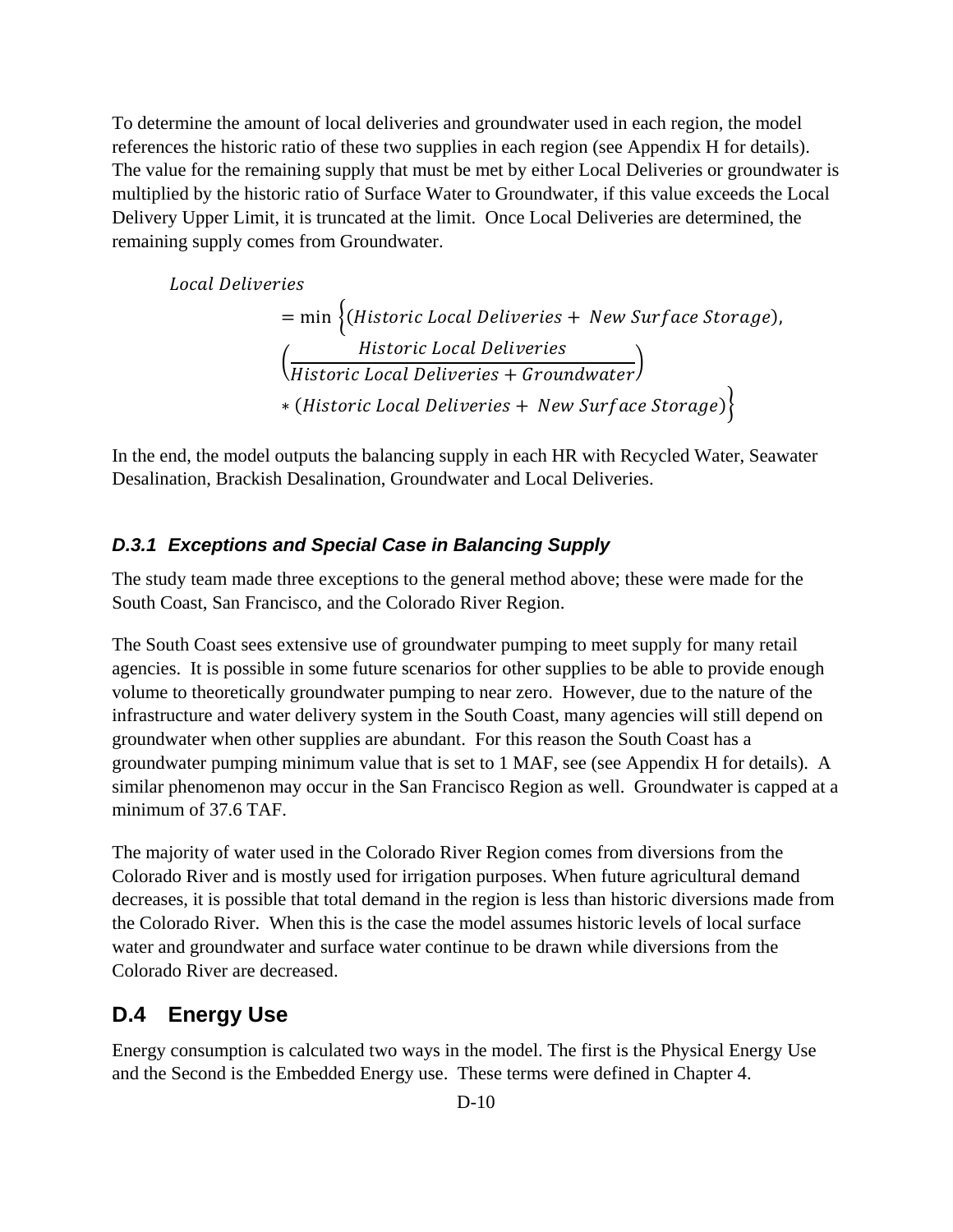Calculations for both are initially obtained on an annual basis, and then physical energy use is spread to a monthly basis. Annual energy consumption calculations depend on the following: detailed historic data analysis of each wholesale system included in this study, estimates of energy intensity for water supplies not detailed in this study, and user inputs. Once annual energy consumption is calculated, physical energy use is spread to each month of the year using monthly energy use profiles generated by Study Team. The details of annual energy calculations and monthly energy consumption are documented below for each supply.

The model assumes current infrastructure and capacity limits will remain the same in the future; thus, the general approach to estimating future energy use is to reference historic data. Annual physical energy use by a wholesaler varies with the annual deliveries made and annual deliveries vary in each hydrologic year. The model uses historic data from one of five representative year types to forecast future energy use by a given wholesaler in that water year type. For example, future energy use for a dry year is equivalent to the historic energy consumption by the wholesaler in 2002, a representative dry year. The model makes this reference for each facility in the wholesaler's system and then totals the physical energy use in each hydrologic region. This general approach will be referred to as the "Historic Data Approach" for the remainder of this section. Some variations on this approach were required for different wholesalers and these are described below.

Embedded energy for a region represents all the energy associated with conveying water that is ultimately delivered to that region. Embedded energy for each region is calculated by supply type (including each of the 9 wholesalers). Embedded energy is attributed to the wholesaler that consumed the energy to move the water. The methods for calculating and accounting for embedded energy by each wholesaler and supply type are discussed below.

#### *D.4.1 State Water Project*

Detailed energy use data was collected for all major State Water Project pumping stations and inconduit hydro electric facilities. The energy use, water flows, and energy intensity analysis of these facilities can be seen in the State Water Project Profile in Appendix C. The Study Team indexed each facility's location to one of the 10 hydrologic regions in the state.

The Historic Data Approach was used to calculate physical energy use by the SWP in future years, though slight modifications to the approach were needed. The SWP's operations are affected by the Wanger Decision, restricting water withdrawals from the Bay Delta. As historic data is based on operations prior to the restrictions, it must be adjusted. First the Historic Data Approach is used to reference the appropriate data from the Water Balances. Then, the model takes the user input for restrictions in Bay Delta withdrawals and applies it to all deliveries and energy use by the SWP reducing them by the input percentage specified. This can be done because the SWP pro-rates reductions in supply to all its contractors equally. The effect of this is to reduce the flows through and physical energy consumption by each SWP facility by an equal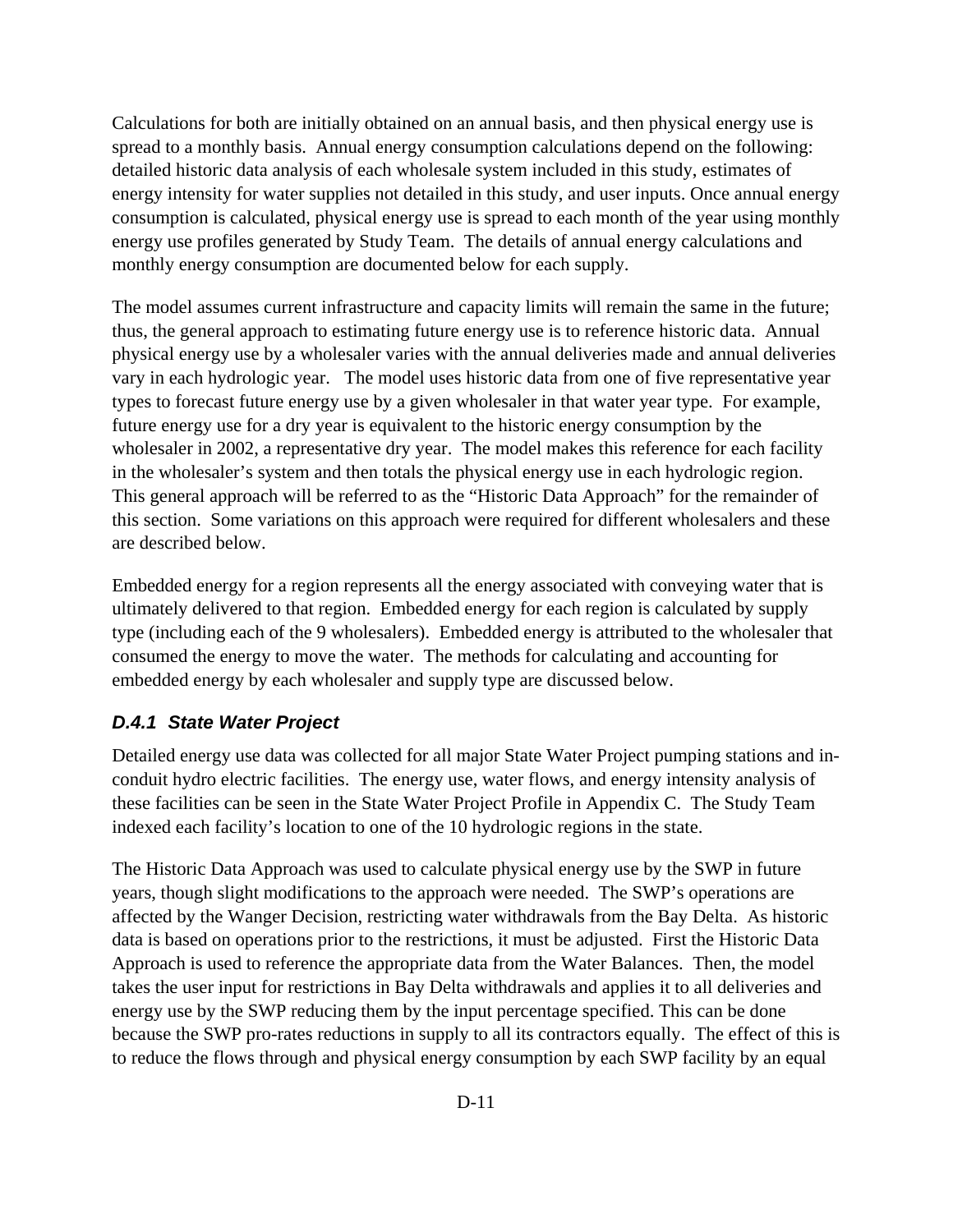percentage. Total physical energy use in each hydrologic region is then calculated by summing the energy consumption by each facility in each respective region.

Physical energy use is then spread to a monthly profile using a historic profile of total energy consumption by the SWP in Above Normal, Below Normal, and Dry years. This profile is depicted in Figure 5 and was obtained from data in water years 2000, 2002, and 2004.

![](_page_12_Figure_2.jpeg)

**Figure 5: SWP Monthly Energy Profile** 

Embedded energy in each region is calculated by multiplying the total deliveries made by the SWP in that region by the average cumulative energy intensity of SWP pumps located in that region. The State Water Project's pump stations are located in 7 different hydrologic regions and make deliveries to 8 regions.

The cumulative energy intensity of a facility is calculated by adding the energy intensity of that facility to the energy intensity of all other SWP facilities upstream. It represents the total energy required to move an acre-foot of water from its source all the way though the given facility. Cumulative energy intensity by facility is illustrated in Figure 3-3 in Chapter 3. Multiple SWP pump stations are physically located in each region and multiple points of delivery exist between each pump station within a region. For this reason a weighted average of the cumulative energy intensities of pumps stations within a region was calculated. This calculation was weighted on the estimated amount of deliveries made after each pump station in a hydrologic region.

The method for calculating average cumulative energy intensity is illustrated in Figure 6 and the equation accompanying it. Note that the third pump, while physically located in Region 1, does not make any deliveries to Region 1, thus it does not affect the average energy intensity of deliveries to the region. The Study Team researched the SWP system and deduced which pump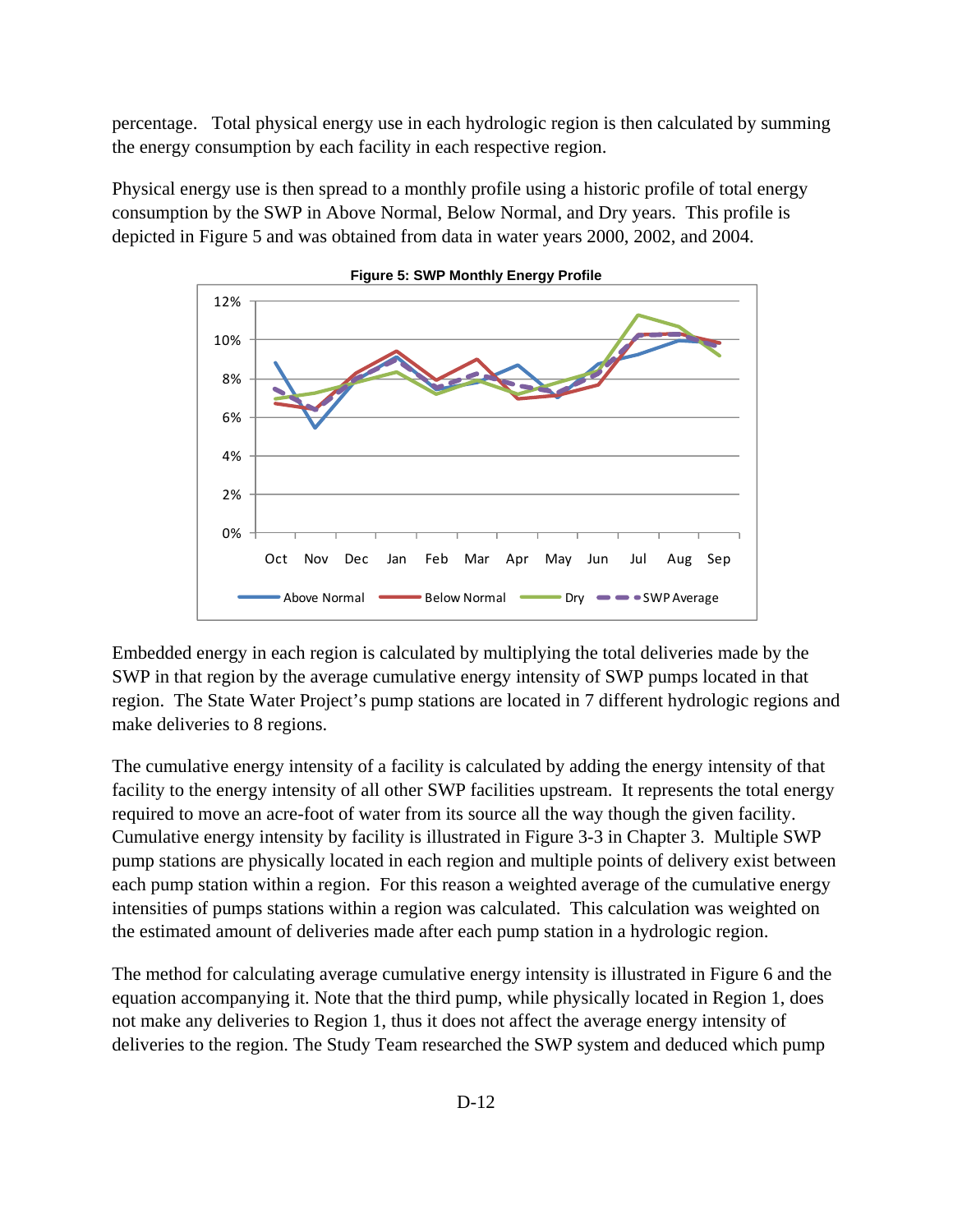stations contributed to the deliveries in each region. Then an analysis similar to the method illustrated in Figure 6 was applied to each region.

![](_page_13_Figure_1.jpeg)

 $EI = Energy$  intensity of an individual pump station CEI = Cumulative energy intensity including the energy intensity of all upstream facilities

#### **Figure 6: Illustration of Cumulative Energy Intensity**

A few noted exceptions to this method are:

- No SWP pumps are physically located in the Central Coast Region; however deliveries are made via the Coastal Branch of the California Aqueduct. The energy intensity associated with deliveries made to the Central Coast are equal to the cumulative energy intensity up through the last pump station in the Coastal Branch
- No SWP pumps are physically located in the Colorado River Region, and no SWP Canals extend to the Colorado River Region; however SWP deliveries are made to the Coachella Valley Water District located in the region. The deliveries are possible via an exchange agreement between Coachella and MWD. Coachella purchases SWP water and exchanges it to the MWD for an equal amount of water that is physically delivered via the Colorado River Aqueduct. Thus deliveries to the Colorado River region have a cumulative energy intensity associated with the CRA.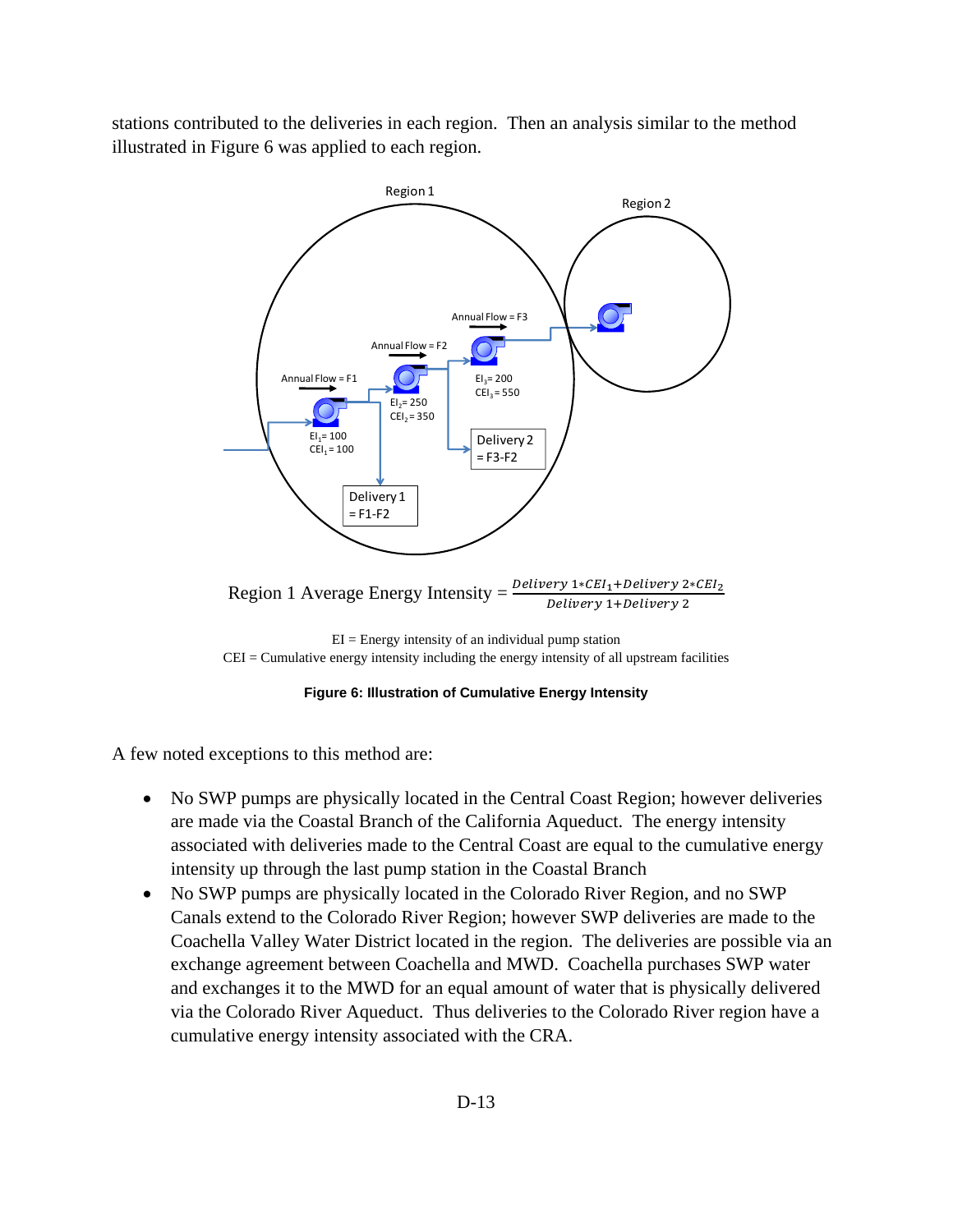Once the average cumulative energy intensity of SWP deliveries to each region is calculated, they are multiplied by the deliveries to that region to estimate the embedded energy associated with the region.

## *D.4.2 Central Valley Project*

Detailed energy use data was collected for all major Central Valley pumping stations. These facilities include only those associated with deliveries made along the Delta Mendota Canal and the San Luis Canal (California Aqueduct). CVP makes deliveries along other major canals and waterways; however the energy use associated with these deliveries is very low.<sup>1</sup> The energy use, water flows, and energy intensity analysis of these facilities can be seen in the Central Valley Project Profile in Appendix C. The Study Team indexed each facility's location to one of the 10 hydrologic regions in the state.

The Historic Data Approach was used to calculate physical energy use by CVP in future years, though slight modifications to the approach were needed. Part of the CVP's operations are affected by the Wanger Decision, restricting water withdrawals from the Bay Delta. All CVP facilities included in the model are affected by the Decision as they pump water that was conveyed through the Bay Delta. As historic data is based on operations prior to the Decision, it must be adjusted. First, the Historic Data Approach is used to reference the appropriate data from the Water Balances. Then, the model takes the user input for restrictions in Bay Delta withdrawals and applies it to all energy use by the modeled CVP facilities reducing their energy consumption by the input percentage specified. Total physical energy use in each hydrologic region is then calculated by summing the energy consumption by each facility in each respective region.

Physical energy use is then spread to a monthly profile using a historic profile of total energy consumption by the CVP in Wet, Above Normal, Below Normal, Dry, and Critical years. This profile is depicted in Figure 7 and was obtained from data in water years 1998, 2000, 2001, 2002, and 2004.

 $\overline{a}$ <sup>1</sup> See Central Valley Project Profile in the Appendix for details.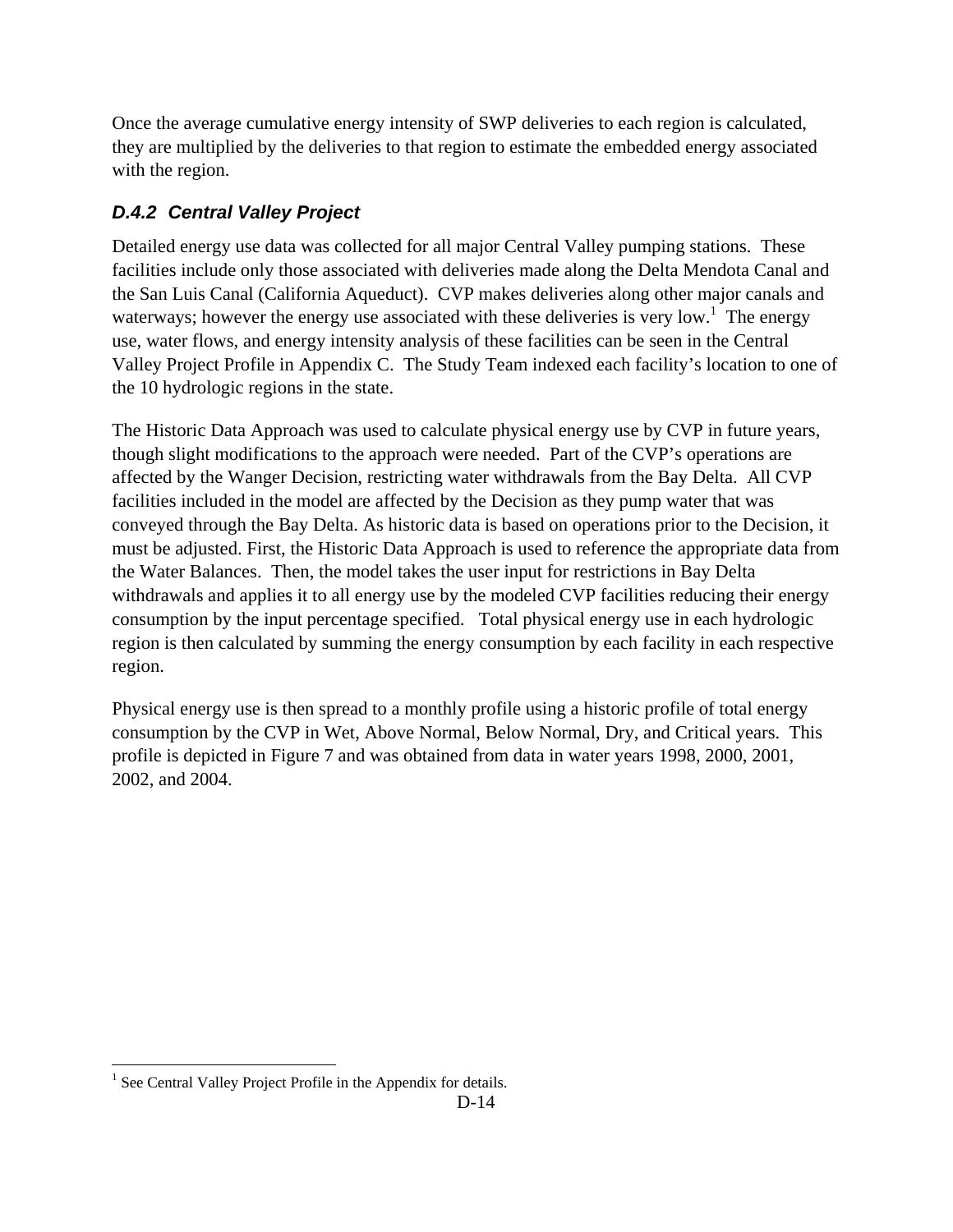![](_page_15_Figure_0.jpeg)

The Central Valley Project's pump stations are located in two different hydrologic regions and make deliveries to three regions. Additional CVP deliveries are made to other regions mainly via gravity flow in other canals (see Appendix  $C - CVP$  section). Embedded energy in each region is calculated by multiplying the total deliveries made by the CVP in that region by the average cumulative energy intensity of CVP pumps located in that region. CVP energy is only used to make deliveries to the San Francisco, San Joaquin, and Tulare Lake Regions; deliveries to all other regions have no embedded energy associated with them.

The average cumulative energy intensity of CVP deliveries to the three regions mentioned above are calculated using the same method for the SWP illustrated in Figure 6. Total embedded energy associated with the San Francisco and San Joaquin regions is calculated by multiplying total deliveries by the region's respective energy intensities. However, embedded energy associated with deliveries to the Tulare Lake Region requires special calculations. CVP also makes deliveries to the Tulare Lake region via the Fraint-Kern canal which requires no energy use. Thus embedded energy for the region is calculated by multiplying its cumulative embedded energy by only water flows through Dos Amigos Pumping Plant, the facility that ultimately feeds the region.

#### *D.4.3 Colorado River Aqueduct*

The Historic Data Approach was used to calculate physical energy use by CRA in future years. This energy consumption occurs only in the CR region. Physical energy use is then spread to a monthly profile using three possible profiles that depend on user inputs (Low, Average, or High). These profiles are depicted inFigure 8 and were developed by the Study Team based on discussions with MWD Staff (see Appendix C – CRA Section).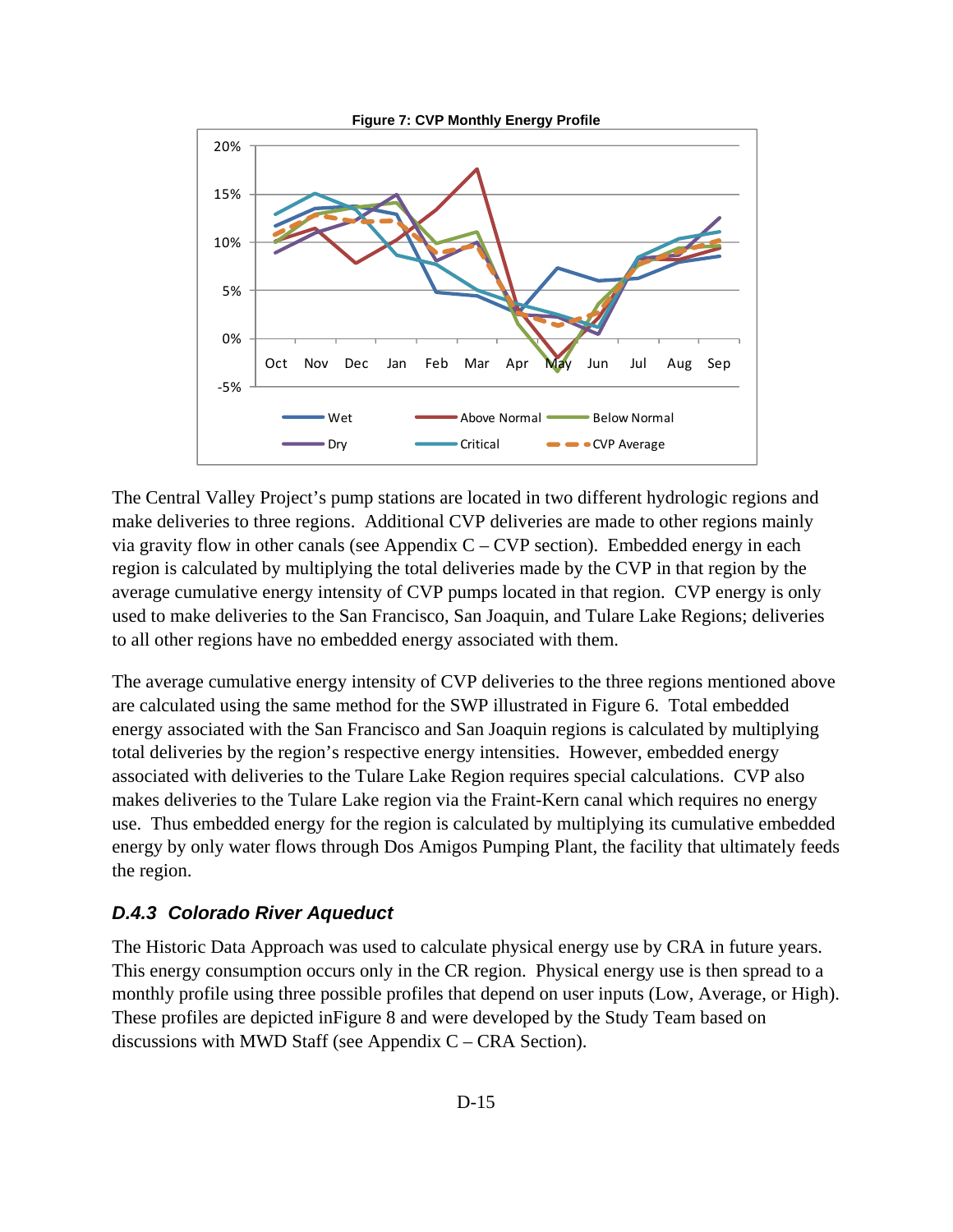![](_page_16_Figure_0.jpeg)

While the Colorado River Aqueduct pumps are physically located in the Colorado River region, they make all their deliveries to the South Coast Region. Thus when accounting for embedded energy, all CRA energy use is associated with the South Coast region and none with the Colorado River region.

## *D.4.4 San Francisco Public Utilities Commission*

Detailed energy use data was collected for all major San Francisco Public Utilities Commission facilities. The energy use, water flows, and energy intensity analysis of these facilities can be seen in the San Francisco Public Utilities Commission Profile in Appendix C. The Study Team indexed each facility's location to one of the 10 hydrologic regions in the state. The Historic Data Approach was used to calculate physical energy use by SFPUC in future years. We assume that the physical energy is spread evenly to each month of the year.

SFPUC water originates from the San Joaquin River Region and all deliveries are made to the San Francisco Region. All SFPUC energy consuming facilities that are included in the model are physically located in the San Francisco Region. Thus, there is no difference between the locations where embedded and physical energy are associated with for SFPUC.

## *D.4.5 Santa Clara Valley Water District*

Historic energy use data had to be estimated for Santa Clara Valley Water District facilities using water flow rates and estimate energy intensity.<sup>2</sup> The facilities included in the model are those pump stations which import water from CVP. SCVWD imports from SWP and SFPUC have little energy use and are not included in this model.

<sup>&</sup>lt;sup>2</sup> See Santa Clara Valley Water District Profile in the Appendix for details.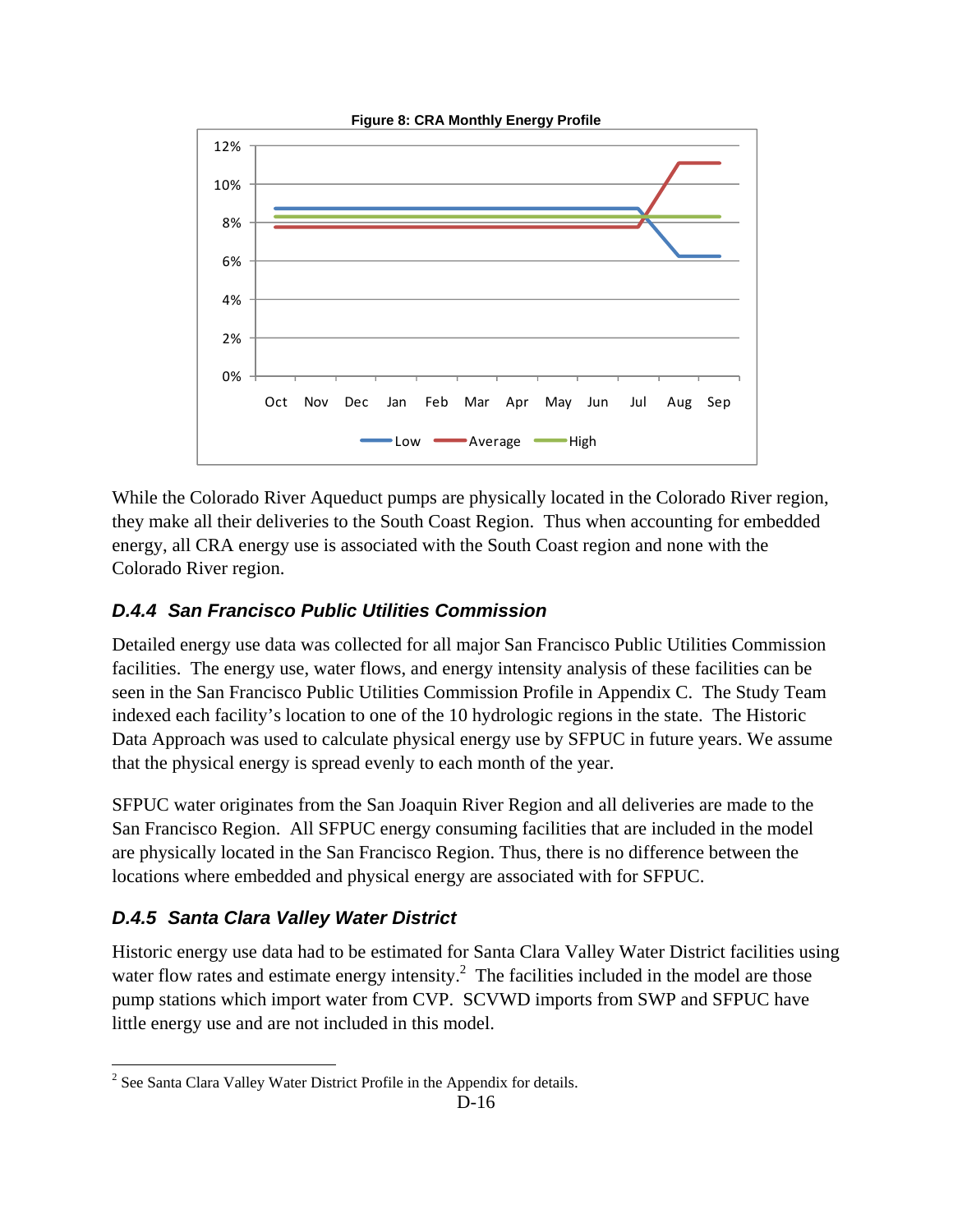The Historic Data Approach was used to estimate energy use by SCVWD to deliver CVP imported water in future years; however, slight modifications to the approach were needed. SCVWD's CVP imports arrive via the Bay Delta, thus they are subject to flow restrictions resulting from the Wanger Decision. The model accounts for the effects of the Decision on SCVWD energy use similar to its affects on the SWP and CVP. First, the Historic Data Approach is used to reference the appropriate data from the Water Balances. Then, the model takes the user input for restrictions in Bay Delta withdrawals and applies it to all modeled SCVWD facilities reducing their energy consumption by the input percentage specified. We assume that the energy is spread out evenly to each month of the year.

SCVWD makes all its deliveries to the San Francisco Bay region. However one of its pump stations is located in the San Joaquin River Region. When accounting for embedded energy, all energy associated with all pump stations is attributed to the San Francisco Region and none with the San Joaquin Region.

## *D.4.6 Metropolitan Water District of Southern California*

The Metropolitan Water District of Southern California is a net producer of power generating electricity from 16 in-conduit hydropower facilities. The Study team estimated power generation intensity of 3 sets of power plants: those fed by SWP water only, those fed by CRA water only, and those fed by a combination of SWP and CRA water only.<sup>3</sup> For its calculations, the model first obtains annual imports by SWP and the CRA by using the Historic Data Approach and accounting for the effects of the Bay Delta flow restrictions on SWP. Then, power generation is calculated by the multiplying the flow feeding each set of power plants by its respective power generation intensity. The source of flow feeding each set of plants is summarized in Table 3. Total energy generation for MWD is calculated as the sum of each set of power plants. Based on discussions with MWD staff, the study team assumes power generation is spread out evenly to each month of the year.

| <b>Feedwaters to MWD Power Plants</b> | <b>Flow Data Source</b>                            |
|---------------------------------------|----------------------------------------------------|
| <b>SWP</b>                            | Total SWP imports to MWD as<br>reported by MWD     |
| CR A                                  | Total Flow in the CRA as reported by<br><b>MWD</b> |
| Combination of SWP and CRA            | The sum of the above two flows                     |

| Table 3: Source of Flow Data for MWD Power Plants |
|---------------------------------------------------|
|                                                   |

 $\overline{a}$  $3$  See Metropolitan Water District of Southern California Profile in the Appendix for details.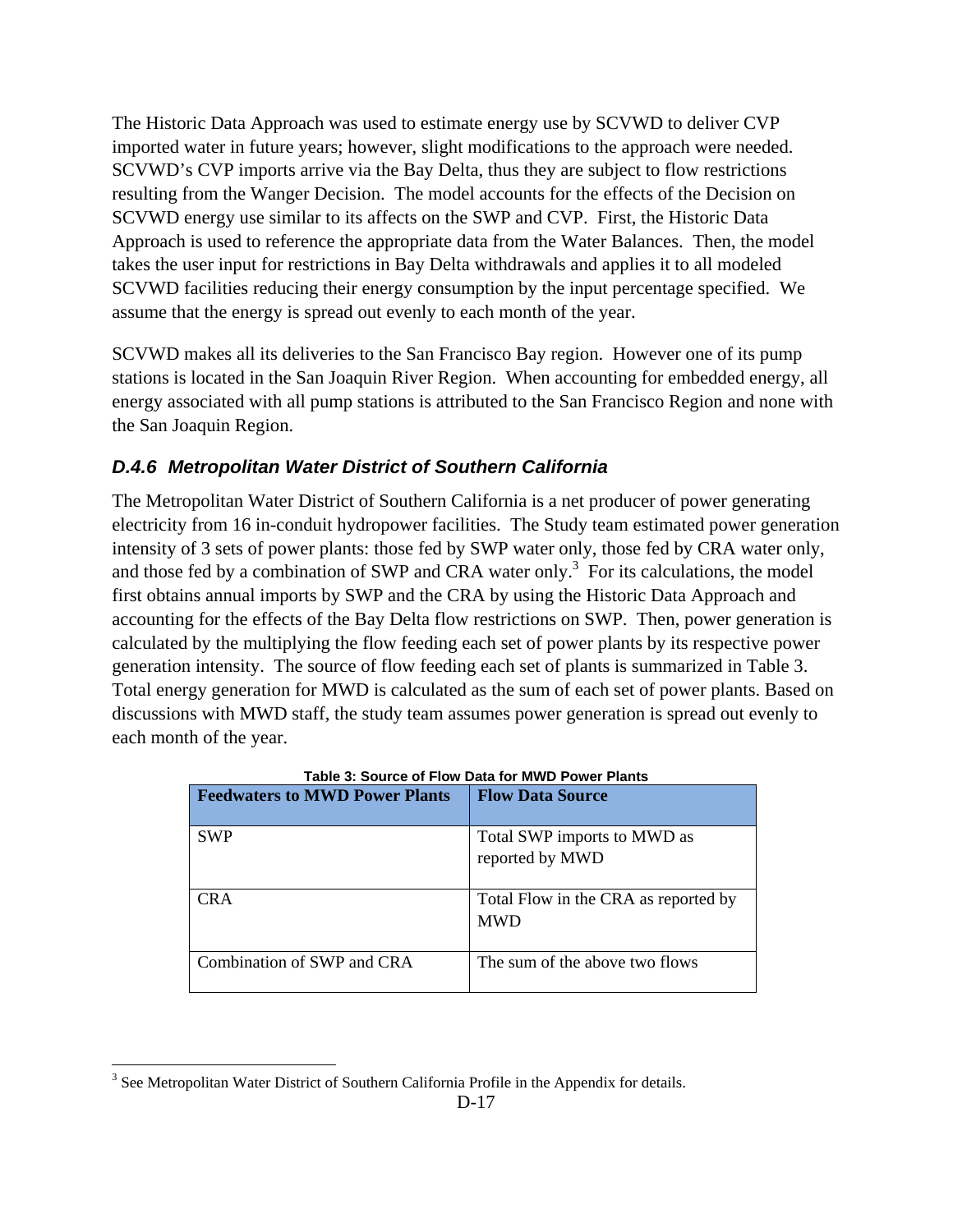The power generated by MWD from deliveries occurs in the South Coast and all deliveries by MWD are made in the South Coast. Thus there is no difference between the locations where embedded and physical energy are associated with for MWD.

## *D.4.7 Los Angeles Department of Water and Power*

The Study Team is only examining LADWP's water conveyance system, the Los Angeles Aqueduct. The entire aqueduct is gravity fed consuming no energy. Some power is generated using the water conveyed by the aqueduct; however, for the purposes of this study it is not being treated as in-conduit generation and is thus excluded from the model, see the LADWP Agency Profile in Appendix C for more detail. The model does not attribute any physical energy consumption or production or embedded energy to LADWP in any hydrologic region.

## *D.4.8 San Diego County Water Authority*

The Study Team is only examining SDCWA's main wholesale water conveyance system, the San Diego Pipelines. The entire aqueduct is gravity fed consuming no energy. Some power is generated by MWD using the water conveyed by the aqueduct; however, it is being attributed to MWD in the model. See the SDCWA and MWD Agency Profiles in Appendix C for more detail. The model does not attribute any physical energy consumption or production or embedded energy to SDCWA in any hydrologic region.

## *D.4.9 Modesto Irrigation District*

The Study Team is only examining MID's surface water supply and conveyance systems originating at Don Pedro Reservoir. The entire conveyance system is gravity fed consuming no energy. Some power is generated using the water conveyed at Don Pedro Reservoir; however, for the purposes of this study it is not being treated as in-conduit generation and is thus excluded from the model, see the MID Agency Profile in Appendix C for more detail. The model does not attribute any physical energy consumption or production or embedded energy to MID in any hydrologic region.

## *D.4.10 Other Colorado River Deliveries*

Deliveries taken from the Colorado River that do not include those made by the CRA were not studied in detail. These deliveries only occur in the Colorado River Region and are mostly deliveries to the Palo Verde Irrigation District, the Yuma Project, Imperial Irrigation District and the Coachella Valley Water District. The majority of these deliveries are made via gravity. However, not having studies the system in detail the Study Team assumes an energy intensity of 10kWh/AF associated with these deliveries. The model calculates physical energy associated with these deliveries by multiplying annual deliveries by the assumed energy intensity. We assume that the energy is spread out evenly to each month of the year. All energy associated with these deliveries is attributed to the Colorado River Region.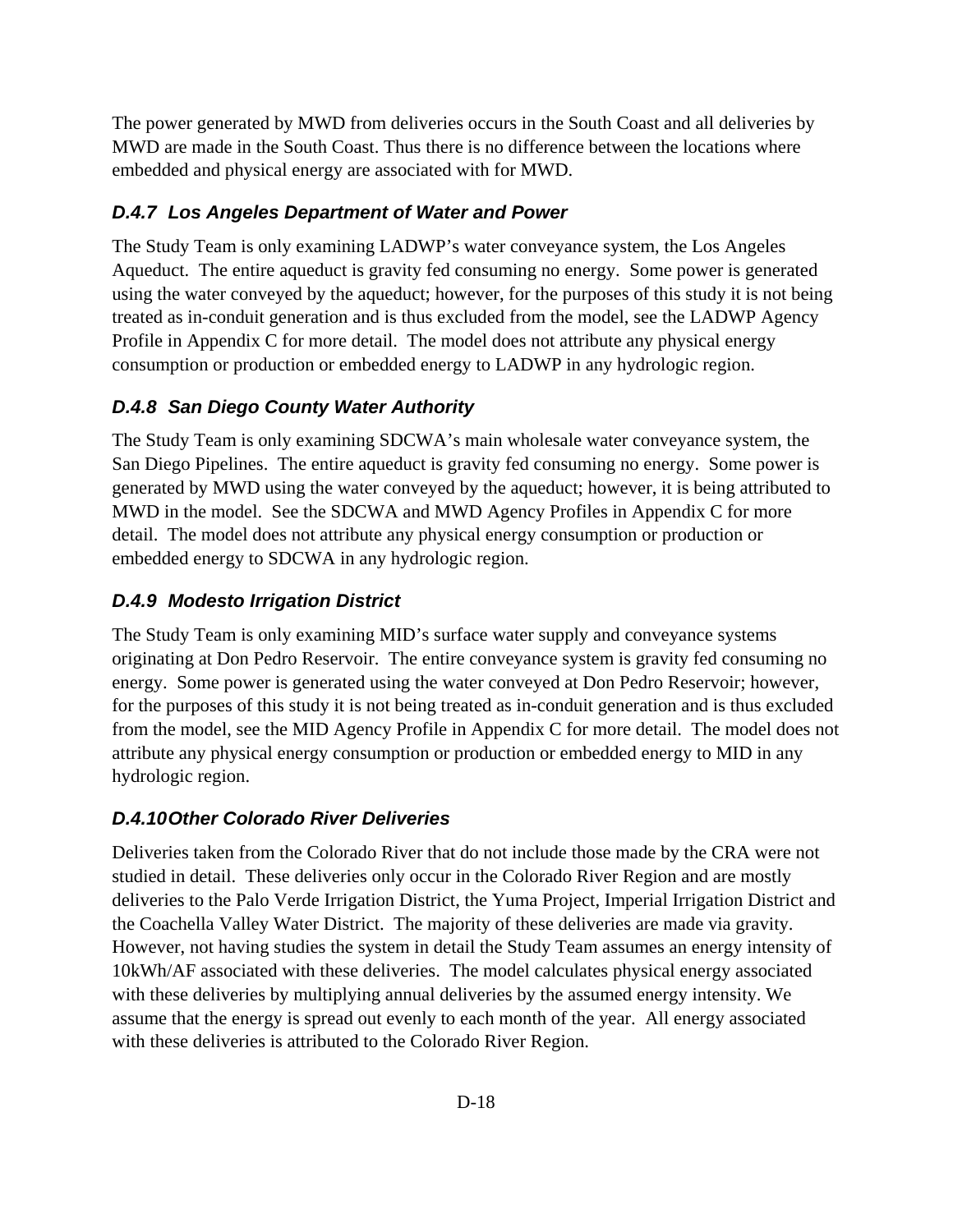### *D.4.11 Other Local Imports*

The Study Team assumed the majority of Other Local Imports are made via gravity. However, not having studied the system in detail the Study Team assumes an energy intensity of 10kWh/AF associated with these deliveries. This category excludes imports by SFPUC and LADWP as they are separately accounted for in the model. The model calculates physical energy associated with these deliveries by multiplying annual deliveries by the assumed energy intensity. We assume that the energy is spread out evenly to each month of the year. All energy associated with these deliveries is attributed to the respective region in which the deliveries are made. This is a simplifying assumption as the study team did not examine these supplies in detail.

## *D.4.12 Other Federal Deliveries*

The Study Team assumed the majority of Other Federal Deliveries are made via gravity. However, not having studies the system in detail the Study Team assumes an energy intensity of 10kWh/AF associated with these deliveries. The model calculates physical energy associated with these deliveries by multiplying annual deliveries by the assumed energy intensity. We assume that the energy is spread out evenly to each month of the year. All energy associated with these deliveries is attributed to the respective region in which the deliveries are made. This is a simplifying assumption as the study team did not examine these supplies in detail.

## *D.4.13 Local Surface Supply*

Physical energy use by Local Surface water is calculated by multiplying energy intensity by water deliveries. We did not study in detail but assume energy intensity is low (10 kWh/AF), and we assume that the energy is spread out evenly to each month of the year. All energy associated with these deliveries is attributed to the respective region in which the deliveries are made. This is a simplifying assumption as the study team did not examine these supplies in detail.

## *D.4.14 Groundwater*

Physical energy use by Groundwater is calculated by multiplying energy intensity by groundwater withdrawals. The Study Team developed estimates for groundwater energy intensity in each hydrologic region and year type. Additionally the Study Team developed monthly profiles for each hydrologic region; these are illustrated in Figure 9. See Appendix G for details. All energy associated with these deliveries is attributed to the respective region in which the deliveries are made.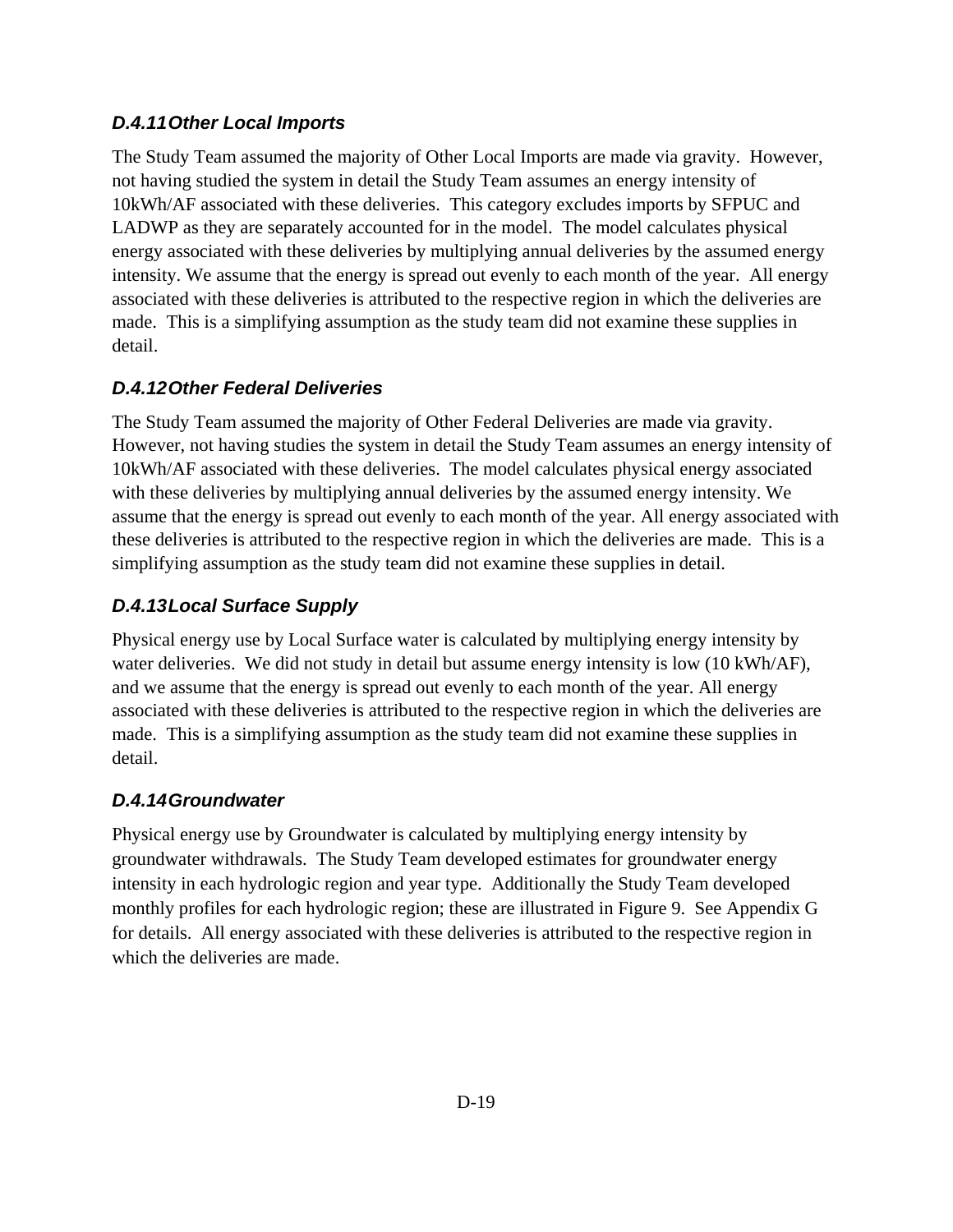![](_page_20_Figure_0.jpeg)

#### *D.4.15 Recycled Water*

Physical energy consumption by Recycled Water facilities are estimated using energy intensity. Total Recycled Water production is multiplied by the assumed energy intensity of Recycled Water, 1,129 kWh/AF. This assumption is obtained from Study 2 data analysis of the Orange County Water District.<sup>4</sup> Recycled Water plants are typically run at full capacity year round to enable the most cost effective use of the facility. Thus annual energy use by Recycled Water is spread equally to each month of the year. All energy associated with this water supply is attributed to the respective region in which the water is produced.

#### *D.4.16 Seawater Desalination*

Energy consumption by seawater desalination facilities are estimated using energy intensity. Total seawater desalination production is multiplied by the assumed energy intensity of seawater desalination, 4000 kWh/AF. This assumption is obtained from the California Sustainability Alliance.<sup>5</sup> Seawater desalination plants are typically run at full capacity year round to enable the most cost effective use of the facility. Thus annual energy use by seawater desalination is spread equally to each month of the year. All energy associated with this water supply is attributed to the respective region in which the water is produced.

#### *D.4.17 Brackish Water Desalination*

Energy consumption by brackish water desalination facilities are estimated using energy intensity. Total brackish water desalination production is multiplied by the assumed energy intensity of brackish desalination, 1301 kWh/AF. This assumption is obtained from Study 2's

 $\overline{a}$ 

<sup>&</sup>lt;sup>4</sup> Based on data from 2008 on the Advanced Water Purification Facility

<sup>5</sup> From the *Role of Recycled Water* Report